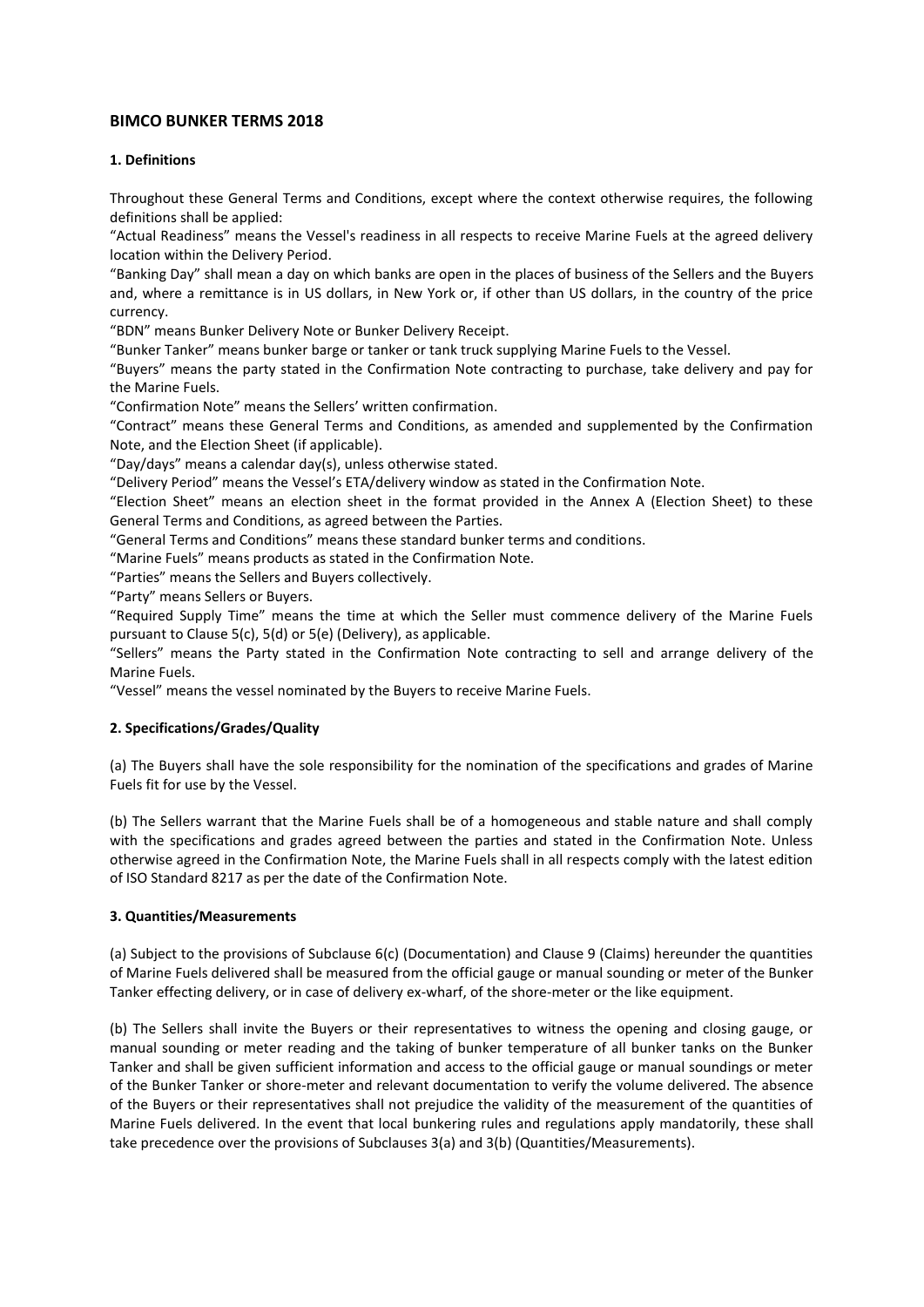(c) The Marine Fuels to be delivered under the Contract shall be measured and calculated in accordance with the ISO-ASTM-API-IP Petroleum Measurement Tables.

### **4. Sampling**

(a) The Sellers shall invite the Buyers or their representatives to witness the sampling of Marine Fuels. During bunkering a primary sample shall be drawn at a point, to be mutually agreed between the Sellers and the Buyers or their respective representatives, closest to the Vessel's bunker manifold and otherwise in accordance with the procedures set out in IMO Resolution MEPC.182(59) Guidelines for the Sampling of Fuel Oil for Determination of Compliance with MARPOL 73/78 Annex VI or any subsequent amendments thereto. Each sample shall be thoroughly mixed and carefully divided into a minimum of five (5) identical samples and one sample of each grade of Marine Fuels shall be retained on board the Vessel for MARPOL purposes. The absence of the Buyers or their representatives shall not prejudice the validity of the samples taken. In the event that local bunkering rules and regulations apply mandatorily, these shall take precedence over the provisions of this Subclause 4(a) (Sampling).

(b) The samples referred to in Subclause 4(a) (Sampling) shall be securely sealed and provided with labels showing the Vessel's name, identity of delivery facility, product name, delivery date and place and point of sampling and seal number, authenticated with the Vessel's stamp and signed by the Sellers' representative and the Master of the Vessel or the Master's authorized representative.

(c) Two (2) samples shall be retained by the Sellers for minimum forty-five (45) days after delivery of the Marine Fuels to the Vessel or, on being requested in writing by the Buyers, for as long as the Buyers may reasonably require, and the other three (3) samples shall be retained on board the Vessel (one of which shall be for MARPOL purposes).

(d) If the quantity is delivered by more than one Bunker Tanker, the sampling procedure shall be repeated as outlined in this Clause 4 (Sampling).

#### **5. Delivery**

(a) Within the Delivery Period:

(i) the Sellers shall deliver the Marine Fuels; and

(ii) the Buyers shall take delivery of the Marine Fuels,

day and night, Sundays and holidays included, at the port or place of delivery, subject always to the custom of that port or place.

(b) The Buyers, or their agents at the port or place of delivery, shall give the Sellers or their representatives at the port or place of delivery, seventy-two (72) and forty-eight (48) hours approximate and twenty-four (24) hours definite notice of the Vessel's arrival and the location and time at which delivery of the Marine Fuels is requested. If the Sellers agree to commence the delivery of the Marine Fuels at the time specified in the Buyers' 24 hours' notice, or the Parties agree to another time, the Sellers shall confirm this in writing to the Buyers (the "Confirmed Delivery Time").

(c) Providing that the time of Actual Readiness is within 6 hours\* of the Confirmed Delivery Time, the Sellers shall commence delivery of the Marine Fuels within 6 hours\* of either: (i) the Confirmed Delivery Time; or (ii) the time of Actual Readiness, whichever is later.

(d) Where the time of Actual Readiness is not within 6 hours\* of the Confirmed Delivery Time, the Sellers shall commence delivery within 12 hours\* of either: (i) the Confirmed Delivery Time; or (ii) the time of Actual Readiness, whichever is later.

(e) Where no Confirmed Delivery Time has been agreed, the Sellers shall commence delivery within 12 hours\* of the Buyers' time of Actual Readiness.

*\*or such number of hours as otherwise specified in the Election Sheet.*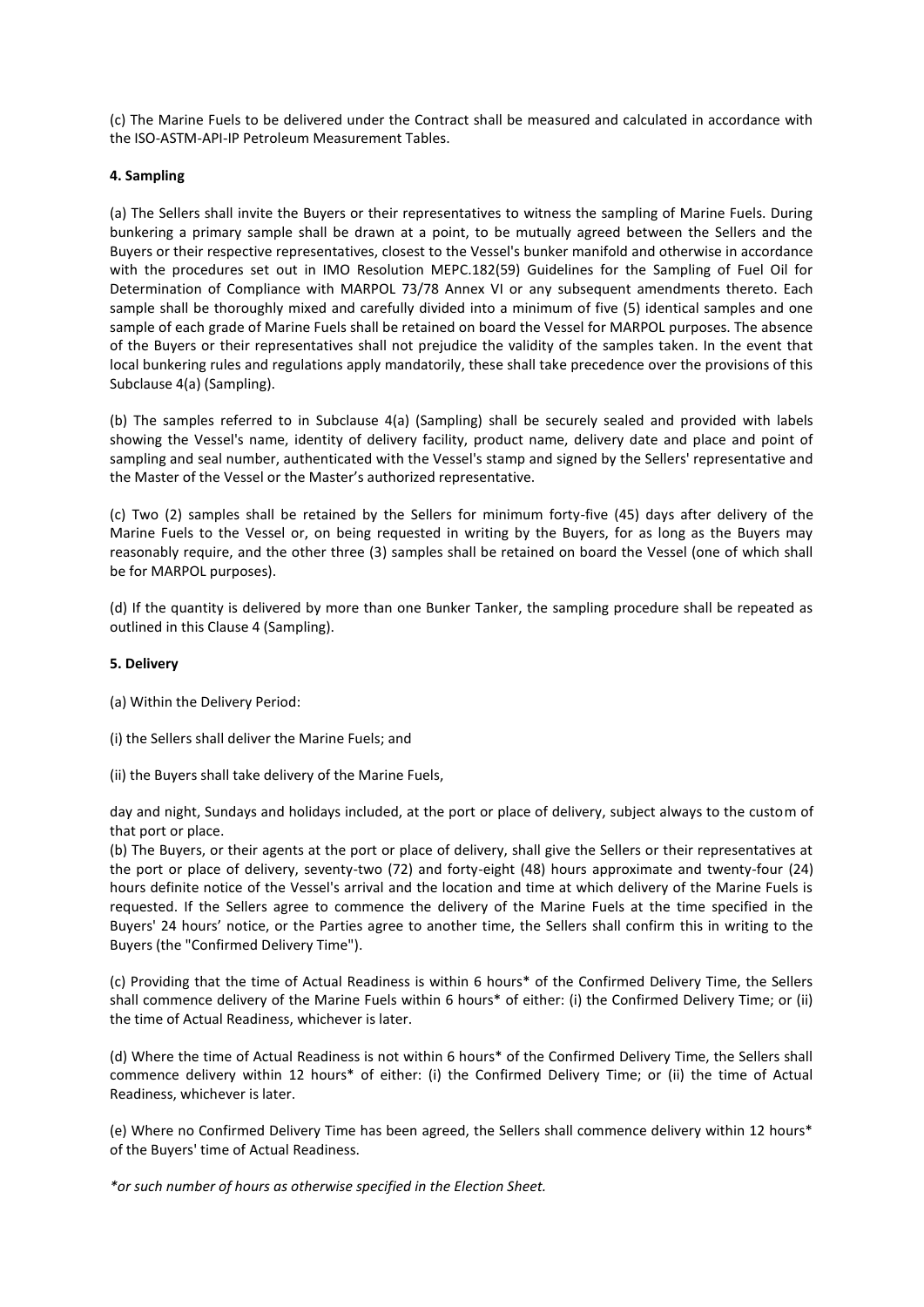(f) The Sellers shall:

(i) be in possession of all permits required to comply with all relevant regulations pertaining to delivery of Marine Fuels at the port or place of delivery; and

(ii) subject to local laws, render all necessary assistance which may be reasonably required to make connections and disconnections between the delivery hose(s) and the Vessel's bunker manifold.

(g) The Buyers shall be responsible for making all connections and disconnections between the delivery hose(s) and the Vessel's bunker manifold and to ensure that the hose(s) are properly connected to the Vessel's bunker manifold prior to the commencement of delivery.

(h) The Buyers shall ensure that the Vessel is in possession of all certificates required to comply with all relevant regulations pertaining to delivery of the Marine Fuels at the port or place of delivery and that the Master of the Vessel or the Master's authorised representative shall:

(i) advise the Sellers in writing, prior to delivery, of the maximum allowable pumping rate and pressure and agree on communication and emergency shut-down procedures;

(ii) notify the Sellers in writing prior to delivery, of any special conditions, difficulties, peculiarities, deficiencies or defects in respect of and particular to the Vessel which might adversely affect the delivery of the Marine Fuels; and

(iii) provide a free side to receive the Marine Fuels and render all necessary assistance which may reasonably be required to moor or unmoor the Bunker Tanker, as applicable.

### **6. Documentation**

(a) Before commencement of delivery the Sellers shall present for written acknowledgement by the Master of the Vessel or the Master's authorised representative, a bunker pre-delivery form or similar document, duly signed by the Sellers or their representative, which shall contain the quantities to be delivered and all information required in accordance with ISO 13739 or any subsequent amendments thereof, including, in particular, the values for: viscosity; density; sulphur content; flash point; and delivery temperature. In addition, and if available, similar information shall be provided for vanadium; ash content; water content; and pour point. In the event that local bunkering rules and regulations apply mandatorily, these shall take precedence over the provisions of this Subclause 6(a) (Documentation).

(b) Once the delivery is completed and quantities measured, a BDN shall be signed and stamped by the Master of the Vessel or the Master's authorised representative, and returned to the Sellers, or their representative, as acknowledgement of the actual volume and the actual delivery temperature only and a duplicate copy shall be retained by the Master of the Vessel. This receipt shall contain the following minimum information which is warranted by the Sellers: delivered quantity in volume units; density in  $kg/m_3$  at 15 $20^{\circ}$ C as per ISO 3675; delivery temperature; flash point; sulphur content in % m/m as per ISO 8754; and viscosity.

(c) In the event the Master of the Vessel or the Master's authorised representative is not satisfied with the sampling, quantity or any other matter concerning the Marine Fuels or their delivery, the Master or the Master's authorised representative shall on completion of delivery:

(i) make appropriate remarks in the BDN detailing the complaints and/or referring to a separate letter of protest; or

(ii) if remarks in the BDN are not permitted, issue a separate letter of protest, receipt of either of which shall be acknowledged in writing by the Sellers' representative.

# **7. Price**

(a) The Sellers' price of the Marine Fuels is valid only if the Vessel arrives within the Delivery Period and shall be in the amount expressed per unit and in the currency stated in the Confirmation Note for each grade of Marine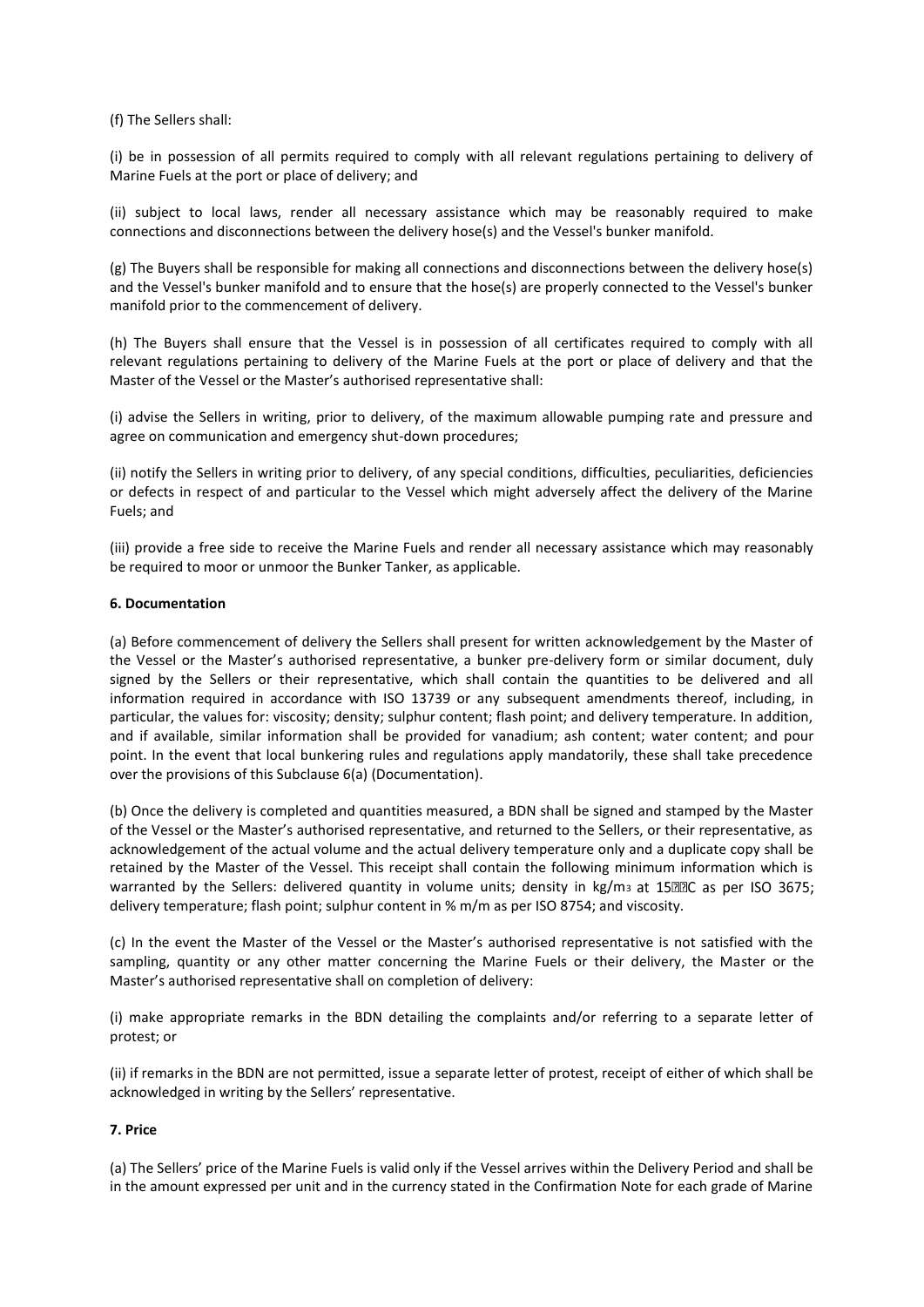Fuels delivered into the Vessel's tanks free delivered/ex-wharf as applicable and stated in the Confirmation Note. In the event the price is quoted in volume units, conversion to standard volume shall be at sixty (60) degrees Fahrenheit or at fifteen (15) degrees Celsius. If the Sellers agree to arrange delivery of the Marine Fuels outside the Delivery Period the Sellers shall be entitled to amend the price to take into account prevailing market prices.

(b) Any and all additional charges incurred by the Sellers which are for the Buyers' account shall be specified in the Sellers' quotation and in the Confirmation Note and shall include but not be limited to:

(i) wharfage charges, barging charges or other similar charges;

(ii) mooring charges or port dues; and

(iii) duties, taxes, charges or other costs in the country where delivery takes place.

#### **8. Payment**

(a) Payment for the Marine Fuels shall be made by the Buyers within thirty (30) days or, if otherwise agreed, within the number of days stated in the Confirmation Note after the completion of delivery. In the event payment has been made in advance of delivery, such payment shall be adjusted on the basis of the actual quantities of Marine Fuels delivered and additional payment and/or refund shall be made within seven (7) days after the completion of delivery.

(b) Payment shall be made in full, without set-off, counterclaim, deduction and/or discount, and free of bank charges.

(c) Payment shall be deemed to have been made on the date the payment is credited to the bank account designated by the Sellers.

(d) If payment falls due on a non-Banking Day, then payment shall be made on or before the last Banking Day before the due date.

(e) Payment for delivery under the Contract shall satisfy sums owed to the Seller in the following order: (1) interest; (2) legal and enforcement costs; and (3) invoices from oldest to newest.

(f) Any delay in payment and/or refund shall entitle either Party to interest at the rate of two (2) per cent per month or any part thereof or as otherwise agreed as per the Confirmation Note.

(g) In the event of non-payment or non-refund, the non-defaulting Party reserves the right to pursue such legal remedies as may be available to them to recover the amount owed.

(h) Notwithstanding any agreement to the contrary, payment for any amounts due (whether yet payable or not) under the Contract (or any other contract between the Buyers and the Sellers) will become due immediately and in the event of:

(i) bankruptcy, liquidation or suspension of payment (or any of the events stated in Clause 17(a) and (b) (Termination)) or comparable situation of the Buyers; or

(ii) any other situation, which in the reasonable discretion of the Sellers is deemed to affect adversely the financial position of the Buyers, the Sellers shall have the option to:

(1) demand that the Buyers comply with their obligations under the Contract; and/or

(2) demand adequate security; and/or

(3) suspend any pending deliveries; and/or

(4) withdraw permission to consume the Marine Fuels for the propulsion of the Vessel; and/or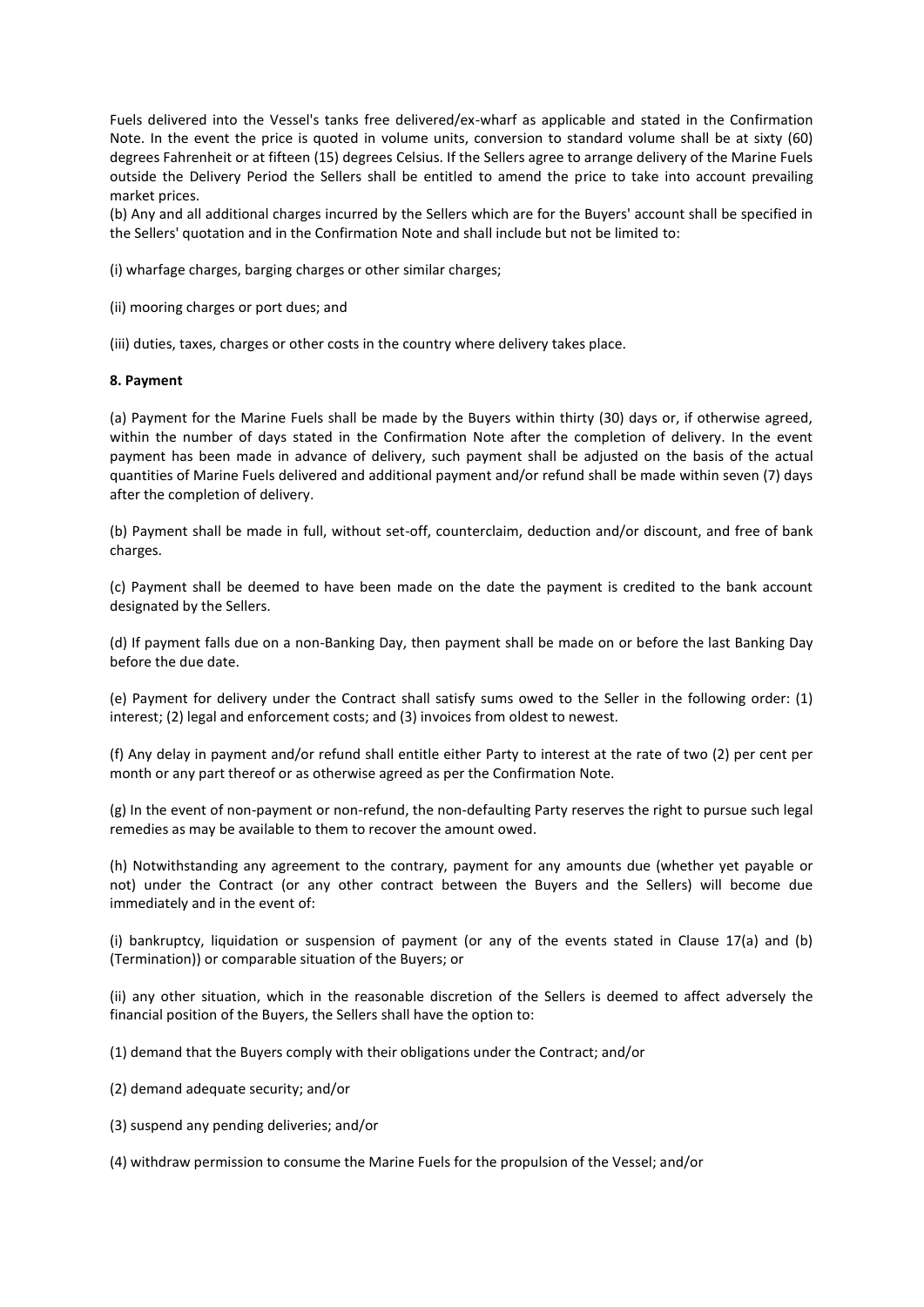## (5) terminate the Contract.

## **9. Claims**

## (a) Quantity

(i) Any dispute as to the quantity delivered must be noted at the time of delivery in accordance with Subclause 6(c) (Documentation), and a claim for such quantity dispute must be presented to the Sellers by the Buyers in writing within fourteen (14) days from the date of delivery (or such number of days as otherwise specified in the Election Sheet), failing either/both of which such claim shall be deemed to be waived and barred.

(ii) The Sellers shall have the right to charge the Buyers for all proven additional expenses incurred by the Sellers in connection with the Buyers' failure to take delivery of the full quantity of the Marine Fuels ordered by the Buyers (with an operational tolerance of +/- two (2) per cent).

(iii) The Buyers shall have the right to charge the Sellers for all proven additional expenses incurred by the Buyers in connection with the Sellers' failure to deliver the full quantity of the Marine Fuels agreed as per the Confirmation Note (with an operational tolerance of  $+/-$  two (2) per cent), unless the quantity is amended by the Master or the Master's authorised representative in writing.

## (b) Quality/Specification

(i) Any claim as to the quality or specification of the Marine Fuels must be notified in writing promptly after the circumstances giving rise to such claim have been discovered. If the Buyers do not notify the Sellers of any such claim within thirty (30) days of the date of delivery (or such number of days as otherwise specified in the Election Sheet), such claim shall be deemed to be waived and barred.

(ii) In the event a claim is raised pursuant to Subclause 9(b)(i) (Claims), the Parties hereto shall have the quality of the Marine Fuels analysed by a mutually agreed, qualified and independent laboratory. The Buyers may request a full analysis of the parameters of the Marine Fuels in accordance with the specification set out in the Confirmation Note and ISO 4259. The Sellers shall provide the laboratory with one of the samples retained by them as per Subclause 4(c) (Sampling) and the test methods used by the laboratory shall be in accordance with those set out in ISO 8217. Unless otherwise agreed, the cost of the analysis shall be for the account of the Party whose claim/case is found unproven by the analysis.

## (c) Delay

In the event of any delay resulting from:

(i) the Buyers' failure to give proper notices and/or the Vessel's failure to be in Actual Readiness within six (6) hours (or such number of hours as otherwise specified in the Election Sheet) of the Confirmed Delivery Time and/or the Vessel failing to receive Marine Fuels at the pumping rate and pressure referred to in Subclause 5(h)(i) (Delivery); or

(ii) the Sellers' failure to deliver the Marine Fuels in accordance with the minimum hourly pumping rate and pressure referred to in the Confirmation Note; or

(iii) the Seller's failure to commence delivery of the Marine Fuels within the Required Supply Time, then the Party suffering such delay shall be entitled to compensation from the other Party for any loss suffered as a result of that delay.

## (d) Time Bar

In each and every case any and all claims, except those under Subclauses 9(a)(i) and 9(b)(i) (Claims), by the Buyers shall be time barred unless arbitration proceedings have been commenced in accordance with Clause 24 (BIMCO Standard Dispute Resolution Clause 2018) hereof within twelve (12) months of the date of delivery of the Marine Fuels or the day that delivery should have commenced as per the Confirmation Note.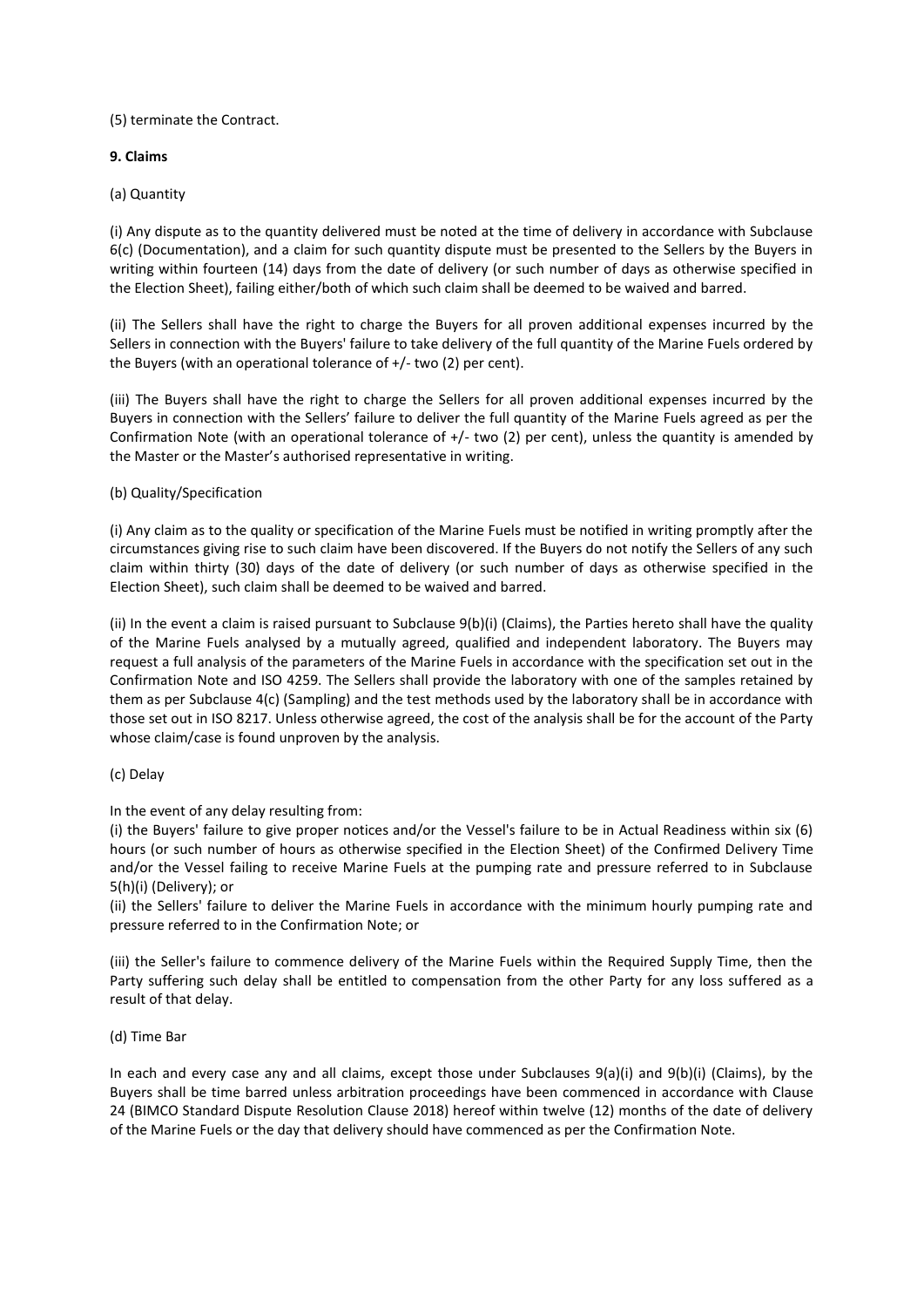### **10. Risk/Title**

(a)\* Risk and title in the Marine Fuels shall pass to the Buyers once the Marine Fuels have passed the Sellers' flange connected to the Vessel's bunker manifold.

(b)\* Risk in the Marine Fuels shall pass to the Buyers once the Marine Fuels have passed the Sellers' flange connected to the Vessel's bunker manifold. Title to the Marine Fuels shall pass to the Buyers upon payment of all sums due to the Sellers under the Contract. Until such time as payment is made, on behalf of themselves and the Vessel, the Buyers agree that they are in possession of the Marine Fuels solely as bailee for the Sellers. If, prior to payment, the Sellers' Marine Fuels are commingled with other marine fuels on board the Vessel, title to the Marine Fuels shall remain with the Sellers corresponding to the quantity of the Marine Fuels delivered. The above is without prejudice to such other rights as the Sellers may have under the laws of the governing jurisdiction against the Buyers or the Vessel in the event of non-payment. \*Subclauses (a) and (b) are alternatives. Indicate agreed alternative in the Election Sheet. If neither Subclause (a) or (b) is stated, then Subclause (b) shall apply.

(c) The Buyers have the Sellers' permission to consume the Marine Fuels for propulsion of the Vessel.

### **11. Compliance with Laws and Regulations**

The Parties will not do or permit to be done anything which might cause any breach or infringement of the laws and regulations of the Flag State of the Vessel or the country of incorporation of the Sellers, or of the places where the Vessel or the Sellers trade or take Marine Fuels under the Contract.

### **12. Sanctions Compliance Clause**

(a) "Sanctions Laws" means any sanction, prohibition or restriction imposed by the United Nations, the European Union, the United Kingdom or the United States of America, including but not limited to the US Department of the Treasury Office of Foreign Asset Control ("OFAC") including the OFAC Specially Designated Nationals or Blocked Persons List (SDN) and the US Department of State.

(b) The Buyers and the Sellers each warrant that at the date of entering into the Contract and continuing until delivery of the Marine Fuels and payment by the Buyers to the Sellers in full:

(i) neither Party is subject to any of the Sanctions Laws referred to in Subclause 12(a) (Sanctions Compliance Clause) which prohibit or render unlawful any performance under the Contract;

(ii) the Sellers are selling and the Buyers are purchasing the Marine Fuels as principals and not as agent, trustee or nominee of any person with whom transactions are prohibited or restricted under Subclause 12(a) (Sanctions Compliance Clause);

(iii) the Buyers further warrant that the Vessel is not a designated vessel and is not and will not be chartered to any entity or transport any cargo contrary to the restrictions or prohibitions in Subclause 12(a) (Sanctions Compliance Clause) above; and

(iv) the Sellers further warrant that the Marine Fuels are not of an origin or have been exported as a product from a place that is subject to any of the Sanctions Laws referred to in Subclause 12(a) (Sanctions Compliance Clause) above.

(c) If at any time during the performance of the Contract either Party becomes aware that the other Party is in breach of warranty as aforesaid, the Party not in breach shall comply with the laws and regulations of any Government to which that Party or the Vessel is subject and follow any orders or directions which may be given by any regulatory or administrative body, acting with powers to compel compliance. In the absence of any such orders, directions, laws or regulations, the Party not in breach may terminate the Contract forthwith.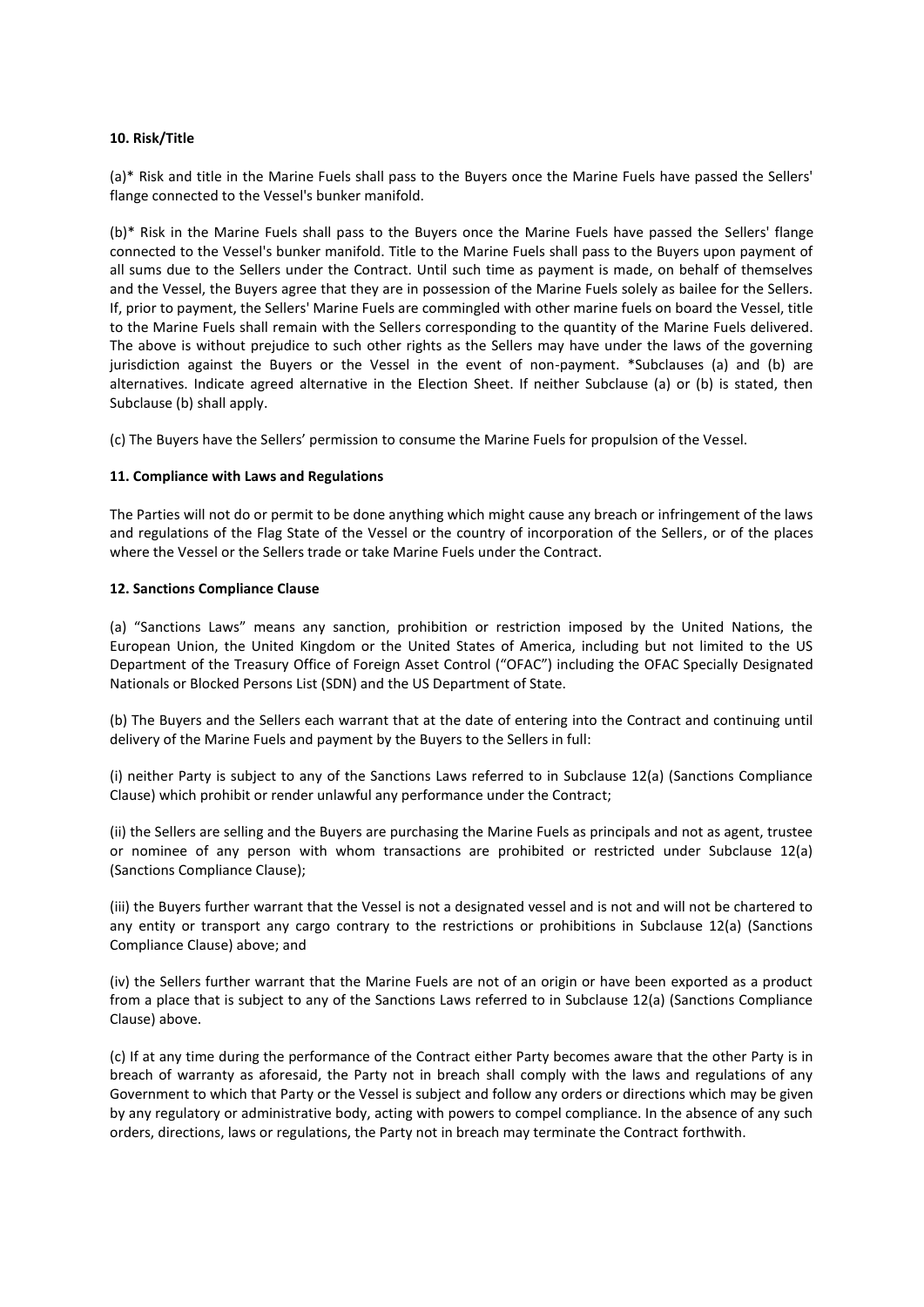(d) Notwithstanding anything to the contrary in this Clause, Buyers and Sellers shall not be required to do anything which constitutes a violation of the laws and regulations of any State to which either of them is subject.

(e) The Buyers and the Sellers shall be liable to indemnify the other Party against any and all claims, including return of any payment, losses, damage, costs and fines whatsoever suffered by the other Party resulting from any breach of warranty as aforesaid and in accordance with the Contract.

# **13. Anti-Corruption Clause**

(a) The Parties agree that in connection with the performance of any Contract they shall each:

(i) comply at all times with all applicable anti-corruption legislation and have procedures in place that are, to the best of its knowledge and belief, designed to prevent the commission of any offence under such legislation by any member of its organisation or by any person providing services for it or on its behalf; and

(ii) make and keep books, records, and accounts which in reasonable detail accurately and fairly reflect the transactions in connection with any Contract.

(b) If a demand for payment, goods or any other thing of value ("Demand") is made to either Party by any official, any contractor or sub-contractor engaged by or acting on behalf of either Party or any other person not employed by either Party and it appears that meeting such Demand would breach any applicable anticorruption legislation, then the Party receiving the Demand shall notify the other Party as soon as practicable and the Parties shall cooperate in taking reasonable steps to resist the Demand.

(c) If either Party fails to comply with any applicable anti-corruption legislation it shall defend and indemnify the other Party against any fine, penalty, liability, loss or damage and for any related costs (including, without limitation, court costs and legal fees) arising from such breach.

(d) Without prejudice to any of its other rights under any Contract, either party may terminate a Contract without incurring any liability to the other Party if:

(i) at any time the other Party or any member of its organisation has committed a breach of any applicable anticorruption legislation in connection with any Contract; and

(ii) such breach causes the non-breaching Party to be in breach of any applicable anti-corruption legislation.

Any such right to terminate must be exercised without undue delay.

(e) Each Party represents and warrants that in connection with the negotiation of any Contract neither it nor any member of its organisation has committed any breach of applicable anti-corruption legislation. Breach of this Subclause 13(e) (Anti-Corruption Clause) shall entitle the other Party to terminate a Contract without incurring any liability to the other.

## **14. Indemnity**

(a) Without prejudice to any other claims arising hereunder or in connection herewith and notwithstanding the provisions of Subclause 9(d) (Claims), if loss is suffered or a liability is incurred by either Party hereto as a direct result of compliance with directions given by the other Party, during or for the purposes of the Parties' obligations hereunder, then the injured party is to be indemnified by the other in respect of such loss or liability; unless such loss or liability arises due to a negligent act or omission by the Party incurring the loss or liability.

(b) Where claims arise under Subclause 9(c) (Claims) and Subclause 14(a) (Indemnity), compensation payable in accordance with Subclause 9(c) (Claims) shall be taken into account in assessing sums payable under Subclause 14(a) (Indemnity).

## **15. Liability**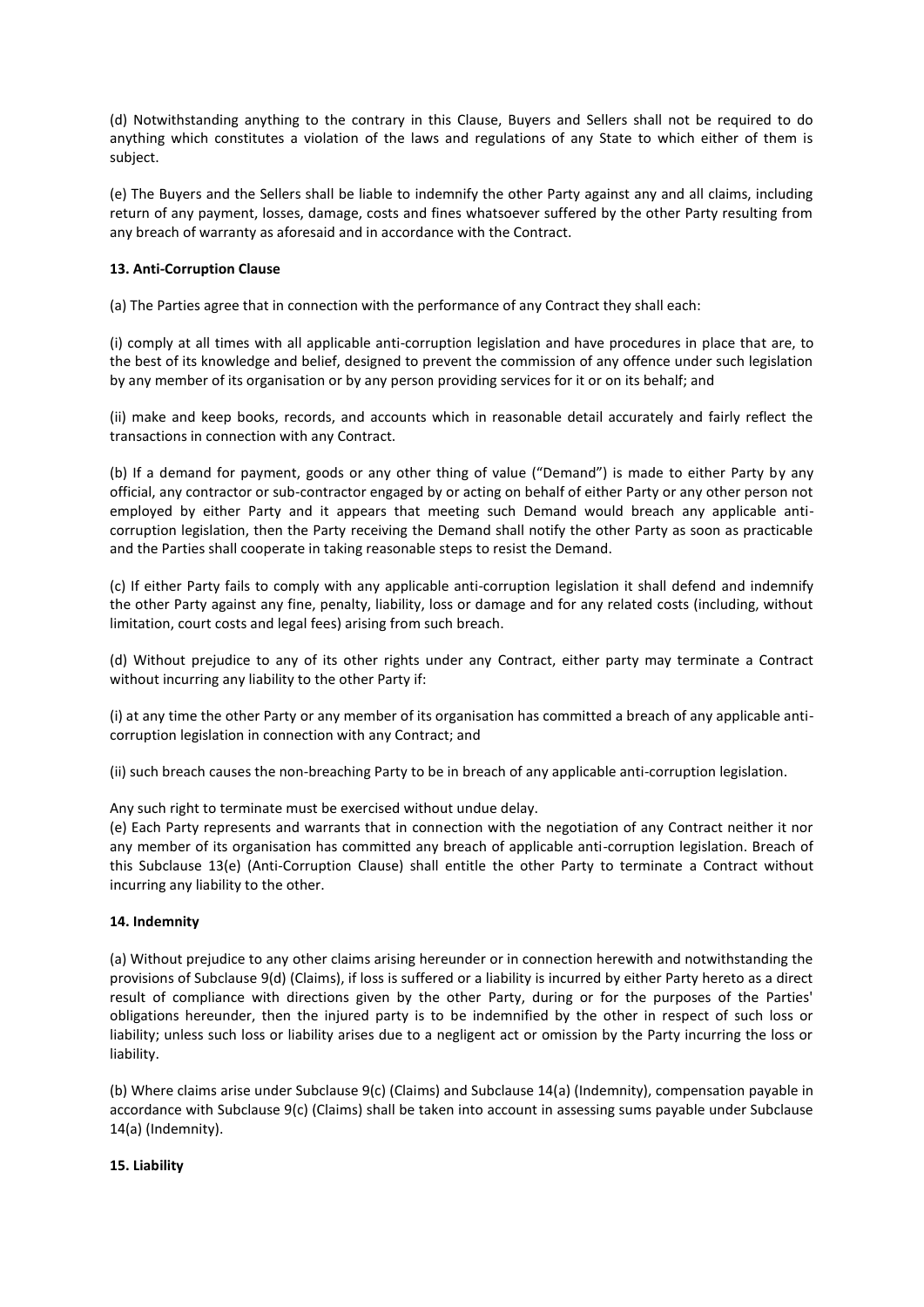(a) Neither the Buyers nor the Sellers shall be liable to the other Party for:

(i) any loss of profit, loss of production whatsoever and whether arising directly or indirectly from the performance or non-performance of the Contract, and whether or not the same is due to negligence or any other fault on the part of either Party, their servants or agents, and

(ii) any indirect or consequential loss arising out of or in connection with the performance or non-performance of the Contract, whether or not the same is due to any breach of contract, negligence or any other fault on the part of either Party, their servants or agents.

(b) Notwithstanding any other provision in these General Terms and Conditions, the liability of either Party, whatsoever or howsoever caused, shall (exclusive of interest and legal and enforcement costs) not exceed the invoice value of the Marine Fuels or USD 500,000, whichever is the higher figure, unless otherwise agreed in the Election Sheet.

### **16. Force Majeure**

Neither Party shall be liable for any loss, damage or delay due to any of the following force majeure events and/or conditions at the port of delivery which could not reasonably be foreseen at the time of entering into the Contract or guarded against to the extent the Party invoking force majeure is prevented or hindered from performing any or all of their obligations under the Contract, provided they have made all reasonable efforts to avoid, minimize or prevent the effect of such events and/or conditions: (a) acts of God;

(b) any Government requisition, control, intervention, requirement or interference;

(c) any circumstances arising out of war, threatened act of war or warlike operations, acts of terrorism, sabotage or piracy, or the consequences thereof;

(d) riots, civil commotion, blockades or embargoes;

(e) epidemics;

(f) earthquakes, landslides, floods or other extraordinary weather conditions;

(g) strikes, lockouts or other industrial action, unless limited to the employees of the Party seeking to invoke force majeure;

(h) fire, accident, explosion - except where caused by negligence of the Party seeking to invoke force majeure;

(i) any other similar cause beyond the reasonable control of either Party.

The Party seeking to invoke force majeure shall notify the other Party in writing within two (2) Days of the occurrence of any such event/condition.

## **17. Termination**

Without prejudice to accrued rights hereunder, either Party hereto shall be entitled to terminate the Contract in the event of:

(a) any application being made or any proceedings being commenced, or any order or judgment being given by any court, for

(i) the winding up, dissolution, liquidation or bankruptcy of either Party (otherwise than for the purpose of reconstruction or amalgamation) or if a receiver or administrator is appointed, or if it suspends payment, ceases to carry on business or makes any special arrangement or composition with its creditors; or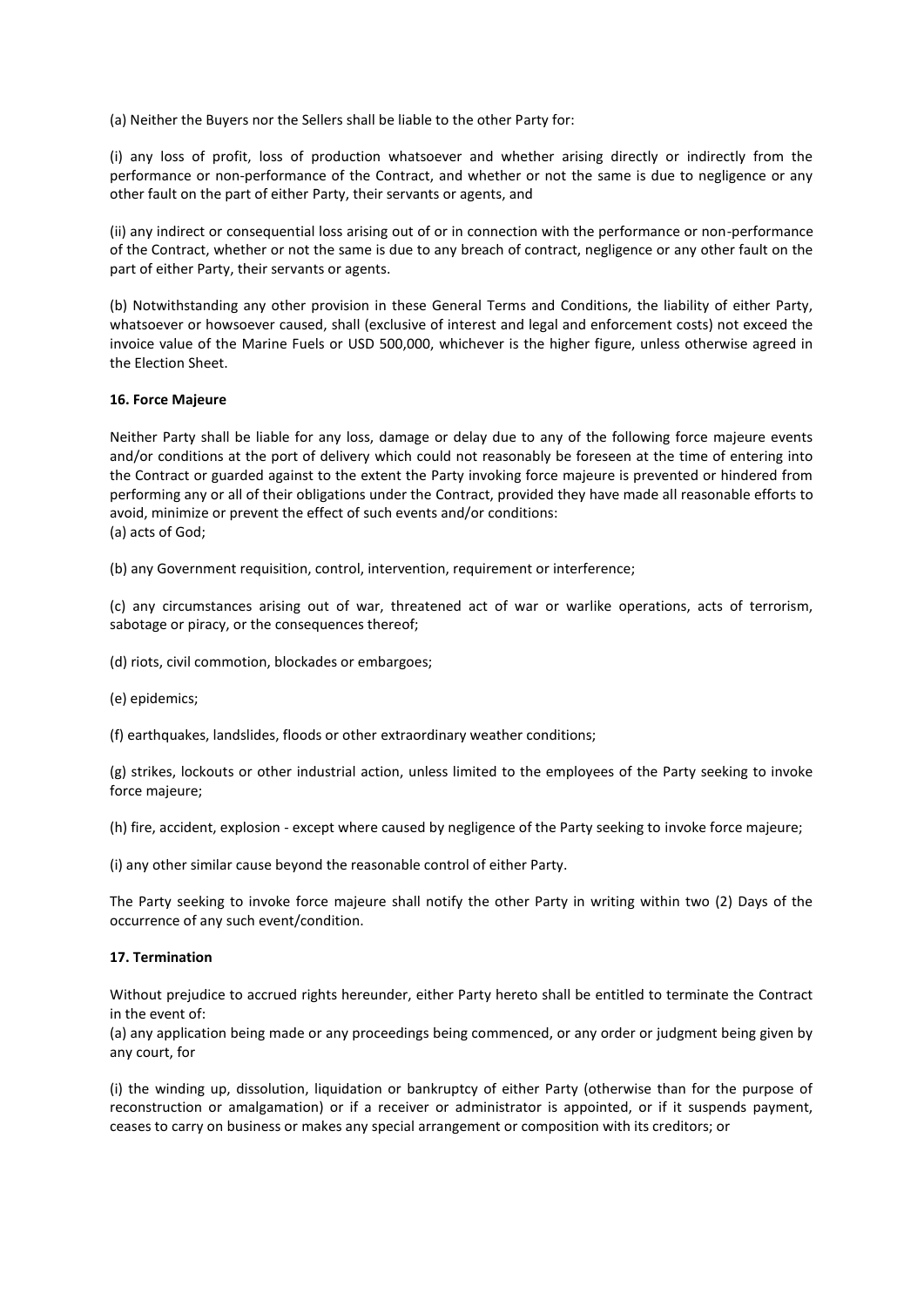(ii) the appointment of a receiver, liquidator, trustee, administrator, administrative receiver or similar functionary of the other Party of all or a substantial part of its assets (otherwise than for the purpose of a reconstruction or amalgamation); or

(b) any act being done or event occurring which, under the applicable law thereof, has a substantially similar effect to any of the said acts or events described above; or

(c) either Party is in breach of the provisions of Clause 12 (Sanctions Compliance Clause) (if applicable); or

(d) either Party is in breach of any material provision under the Contract; or

(e) if a force majeure event as defined in Clause 16 (Force Majeure) prevents or hinders the performance of the Contract for a period exceeding ten (10) consecutive days from the time at which the impediment begins to prevent performance if notice is given without delay or, if notice is not given without delay, from the time at which notice thereof reaches the other Party.

## **18. Pollution**

(a) In the event of any spillage (which for the purpose of this Clause shall mean any leakage, escape, spillage or overflow of the Marine Fuels) causing or likely to cause pollution occurring at any stage of the bunkering operation, the Buyers and the Sellers shall jointly, and regardless as to whether the Buyers or the Sellers are responsible, immediately take such actions as are reasonably necessary to effect clean up and which shall always be conducted in accordance with such local laws and regulations which may compulsorily apply.

b) Where it is a compulsory requirement of the law of the port or place of delivery of the Marine Fuels that the Sellers shall have in place their own oil spill contingency plans, the Sellers shall ensure that they have in place valid oil spill contingency plans.

(c) Each Party hereby guarantees payment of and/or agrees to indemnify and hold the other Party harmless for any claims, losses, damages, expenses, penalties or other liabilities incurred (including but not limited to those incurred under any state, national or international oil pollution legislation), as a result of any spillage arising out of or in connection with the performance of the Contract where such spillage is caused or contributed to by that Party. To the extent that such spillage is caused or contributed to by any fault on the part of both Parties, each Party shall indemnify the other Party for its respective degree of fault.

(d) The Sellers shall use their best endeavours to ensure that the owners of the Bunker Tanker are fully insured for oil spill liabilities as required by statutory rules or regulations. If such coverage or insurance is not obtained by the owners of the Bunker Tanker, it shall be the sole responsibility of the Sellers to establish such coverage for their account. Proof and conditions of such coverage, whether established by the Marine Fuels supplying company or by the Sellers shall be made available to the Buyers at their request, as soon as practically possible.

## **19. Drugs and Alcohol Policy**

(a) Each Party shall enforce a company drug and alcohol policy on board the Vessel and the Bunker Tanker and, in the case of the Sellers, also in their facilities.

(b) Such company drug and alcohol policies shall meet or exceed the standards in the International Convention on Standards of Training, Certification and Watchkeeping for Seafarers, 1978, as amended.

(c) The Buyers' personnel shall comply with the Sellers' policy in the Seller's facilities or on board the Bunker Tanker, and the Sellers' personnel shall comply with the Buyers' policy when on board the Vessel.

(d) Both Parties acknowledge and agree that the selling, possession, distribution, use or being under the influence of alcohol or any controlled substance or dangerous drugs other than those medically prescribed is prohibited.

## **20. Confidentiality**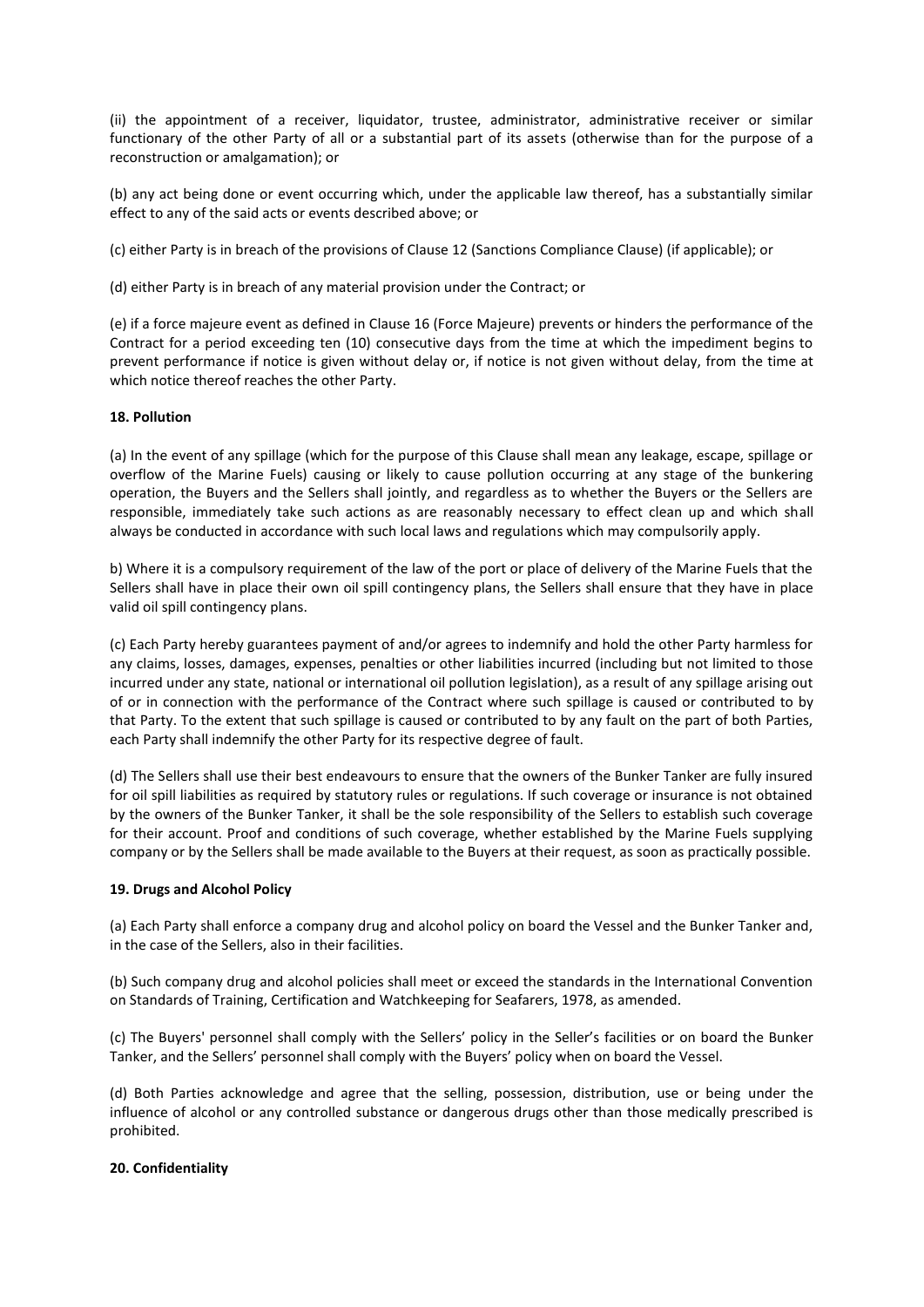(a) Neither Party shall disclose to third parties any confidential information relating to pre-contractual discussions and/or the terms and conditions of the Contract, except with the prior written consent of the other Party, which shall not be unreasonably withheld, or to the extent required by law, or by a request of a government or its agency thereof.

(b) The Parties shall take reasonable precautions to ensure that no unauthorised disclosure of confidential information takes place.

(c) If a Party is uncertain as to whether information is confidential, the Sellers or the Buyers (as the case may be) shall consult with the other Party.

(d) Should either Party be required by law to disclose confidential information, the disclosing Party will, where permitted, notify the other Party and shall disclose only the minimum confidential information required to satisfy legal requirements.

(e) Information is not confidential for the purposes of this Clause if it was in the possession of the Party prior to receipt from the other Party; becomes publicly available other than as a result of a breach of the Contract by one of the Parties; or is lawfully received from a third party.

(f) This Clause shall survive termination of the Contract.

## **21. Third Party Rights**

No third parties may enforce any term of the Contract.

### **22. Assignment**

Neither Party shall assign any of their rights under the Contract without the prior written consent of the other Party, such consent not to be unreasonably withheld or delayed, or unless otherwise agreed in the Election Sheet.

## **23. Partial Validity**

If any provision of the Contract is or becomes or is held to be illegal, invalid or unenforceable in any respect under any law or jurisdiction, the provision shall be deemed to be amended to the extent necessary to avoid such illegality, invalidity or unenforceability, or, if such amendment is not possible, the provision shall be deemed to be deleted from the Contract to the extent of such illegality, invalidity or unenforceability, and the remaining provisions shall continue in full force and effect and shall not in any way be affected or impaired thereby.

## **24. Dispute Resolution Clause**

(a)\* The Contract shall be governed by and construed in accordance with English law and any dispute arising out of or in connection with the Contract shall be referred to arbitration in London in accordance with the Arbitration Act 1996 or any statutory modification or re-enactment thereof save to the extent necessary to give effect to the provisions of this Clause.

The arbitration shall be conducted in accordance with the London Maritime Arbitrators Association (LMAA) Terms current at the time when the arbitration proceedings are commenced.

The reference shall be to three arbitrators. A Party wishing to refer a dispute to arbitration shall appoint its arbitrator and send notice of such appointment in writing to the other Party requiring the other Party to appoint its own arbitrator within fourteen (14) calendar days of that notice and stating that it will appoint its arbitrator as sole arbitrator unless the other Party appoints its own arbitrator and gives notice that it has done so within the fourteen (14) days specified. If the other Party does not appoint its own arbitrator and give notice that it has done so within the fourteen (14) days specified, the Party referring a dispute to arbitration may, without the requirement of any further prior notice to the other Party, appoint its arbitrator as sole arbitrator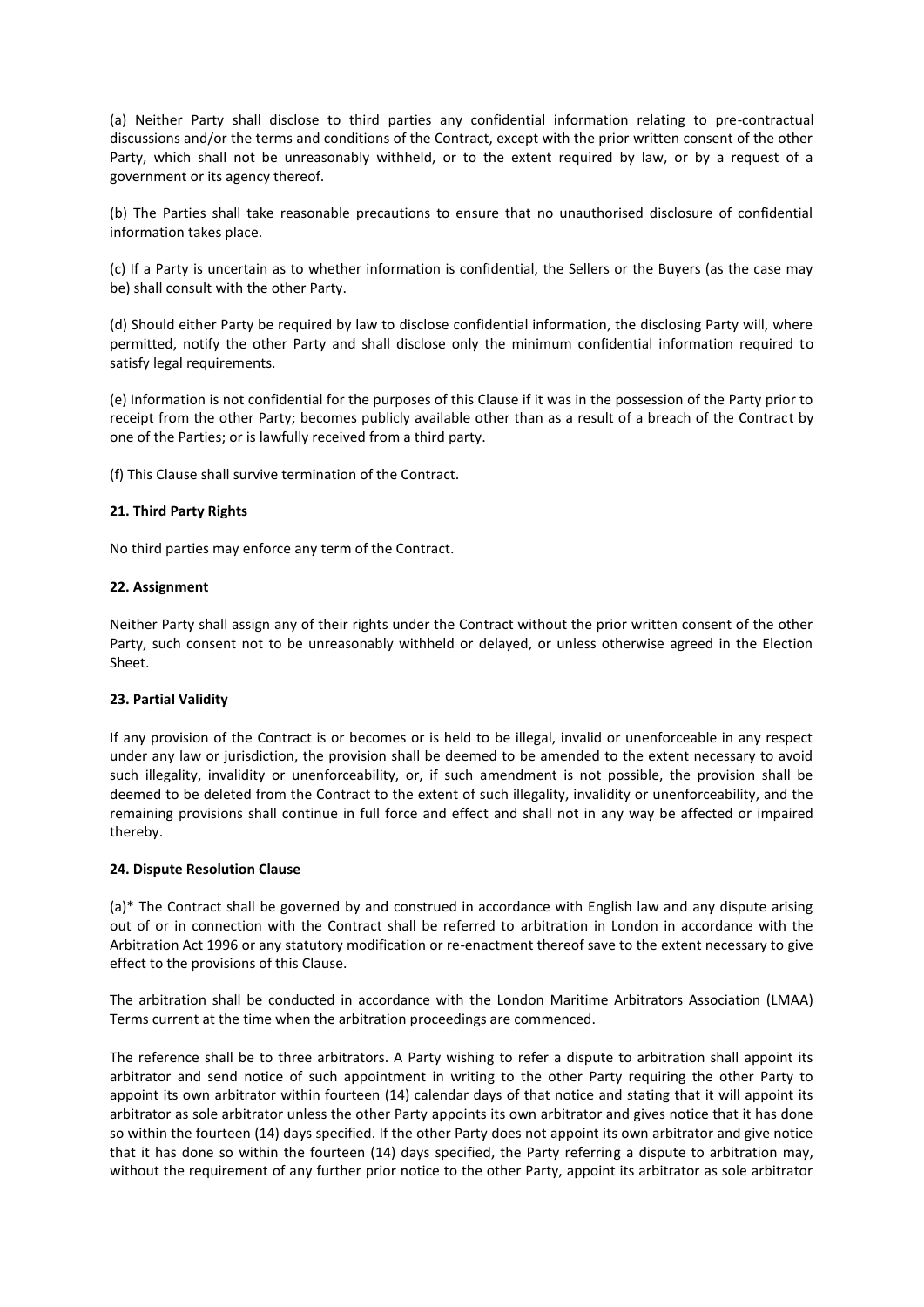and shall advise the other Party accordingly. The award of the sole arbitrator shall be binding on both Parties as if the arbitrator had been appointed by agreement.

Nothing herein shall prevent the Parties agreeing in writing to vary these provisions to provide for the appointment of a sole arbitrator.

In cases where neither the claim nor any counterclaim exceeds the sum of USD 100,000 (or such other sum as the Parties may agree) the arbitration shall be conducted in accordance with the LMAA Small Claims Procedure current at the time when the arbitration proceedings are commenced.

In cases where the claim or any counterclaim exceeds the sum agreed for the LMAA Small Claims Procedure and neither the claim nor any counterclaim exceeds the sum of USD 400,000 (or such other sum as the parties may agree) the arbitration shall be conducted in accordance with the LMAA Intermediate Claims Procedure current at the time when the arbitration proceedings are commenced.

(b)\* The Contract shall be governed by US maritime law or, if the Contract is not a maritime contract under US law, by the laws of the State of New York. Any dispute arising out of or in connection with the Contract shall be referred to three (3) persons at New York, one to be appointed by each of the parties hereto, and the third by the two so chosen. The decision of the arbitrators or any two of them shall be final, and for the purposes of enforcing any award, judgment may be entered on an award by any court of competent jurisdiction. The proceedings shall be conducted in accordance with the SMA Rules current as of the date of the Contract.

In cases where neither the claim nor any counterclaim exceeds the sum of USD 100,000 (or such other sum as the parties may agree) the arbitration shall be conducted in accordance with the SMA Rules for Shortened Arbitration Procedure current as of the date of the Contract.

(c)\* The Contract shall be governed by and construed in accordance with Singapore\*\*/English\*\* law.

Any dispute arising out of or in connection with the Contract, including any question regarding its existence, validity or termination shall be referred to and finally resolved by arbitration in Singapore in accordance with the Singapore International Arbitration Act (Chapter 143A) and any statutory modification or re-enactment thereof save to the extent necessary to give effect to the provisions of this Clause.

The arbitration shall be conducted in accordance with the Arbitration Rules of the Singapore Chamber of Maritime Arbitration (SCMA) current at the time when the arbitration proceedings are commenced.

The reference to arbitration of disputes under this Clause shall be to three arbitrators. A Party wishing to refer a dispute to arbitration shall appoint its arbitrator and send notice of such appointment in writing to the other Party requiring the other Party to appoint its own arbitrator and give notice that it has done so within fourteen (14) calendar days of that notice and stating that it will appoint its own arbitrator as sole arbitrator unless the other Party appoints its own arbitrator and gives notice that it has done so within the fourteen (14) days specified. If the other Party does not give notice that it has done so within the fourteen (14) days specified, the Party referring a dispute to arbitration may, without the requirement of any further prior notice to the other Party, appoint its arbitrator as sole arbitrator and shall advise the other Party accordingly. The award of a sole arbitrator shall be binding on both Parties as if the arbitrator had been appointed by agreement.

Nothing herein shall prevent the Parties agreeing in writing to vary these provisions to provide for the appointment of a sole arbitrator.

In cases where neither the claim nor any counterclaim exceeds the sum of USD 150,000 (or such other sum as the Parties may agree) the arbitration shall be conducted before a single arbitrator in accordance with the SCMA Small Claims Procedure current at the time when the arbitration proceedings are commenced.

(d)\* The Contract shall be governed by and construed in accordance with the laws of the place mutually agreed by the Parties and any dispute arising out of or in connection with the Contract shall be referred to a dispute resolution forum at a mutually agreed place, subject to the procedures applicable there.

(e) The parties may agree at any time to refer to mediation any difference and/or dispute arising out of or in connection with the Contract. In the case of any dispute in respect of which arbitration has been commenced under Subclause (a), (c) or (d), the following shall apply:

(i) Either Party may at any time and from time to time elect to refer the dispute or part of the dispute to mediation by service on the other Party of a written notice (the "Mediation Notice") calling on the other Party to agree to mediation.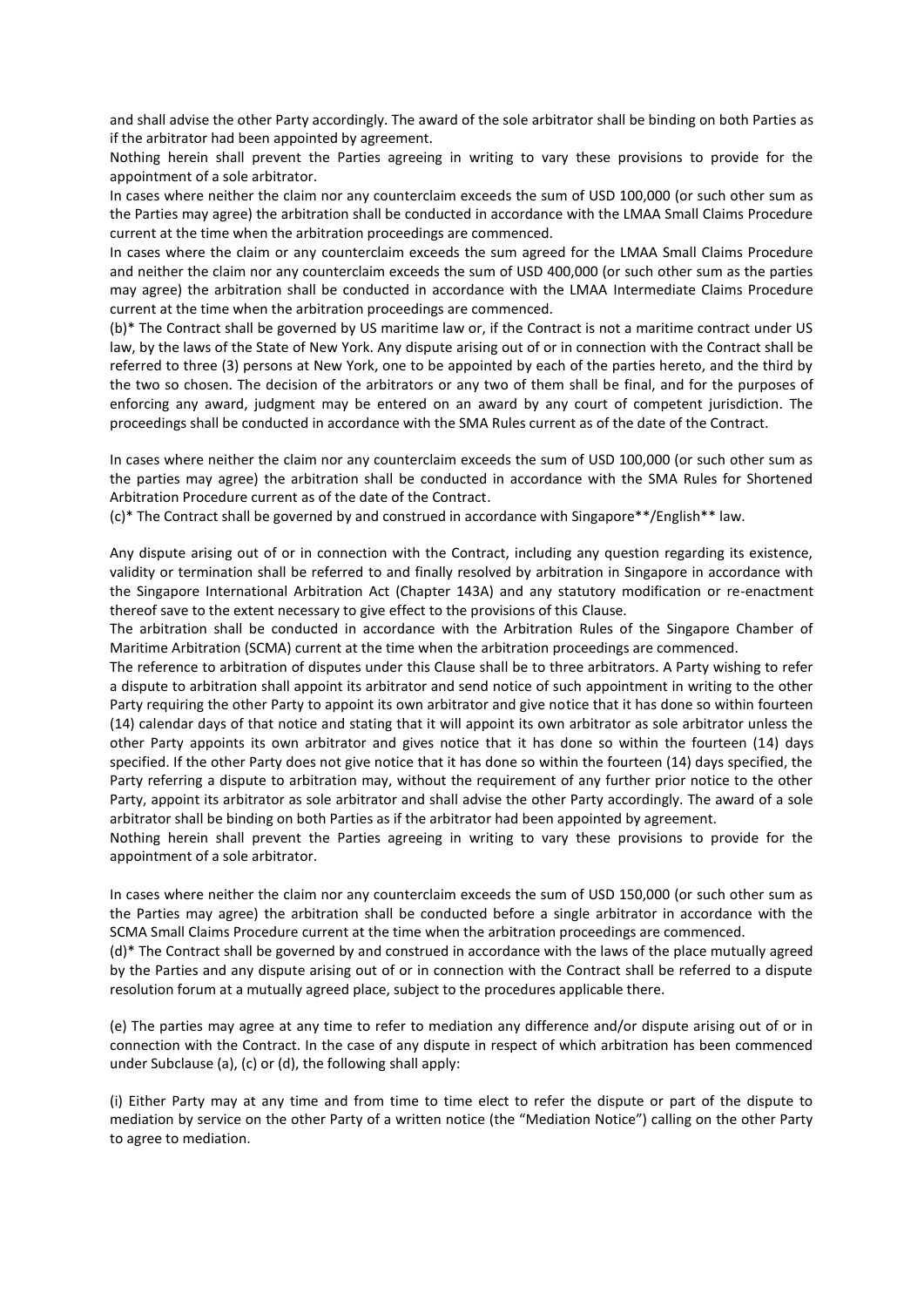(ii) The other Party shall thereupon within fourteen (14) calendar days of receipt of the Mediation Notice confirm that they agree to mediation, in which case the Parties shall thereafter agree a mediator within a further fourteen (14) calendar days, failing which on the application of either Party a mediator will be appointed promptly by the Arbitration Tribunal ("the Tribunal") or such person as the Tribunal may designate for that purpose. The mediation shall be conducted in such place and in accordance with such procedure and on such terms as the Parties may agree or, in the event of disagreement, as may be set by the mediator.

(iii) If the other Party does not agree to mediate, that fact may be brought to the attention of the Tribunal and may be taken into account by the Tribunal when allocating the costs of the arbitration as between the Parties.

(iv) The mediation shall not affect the right of either Party to seek such relief or take such steps as it considers necessary to protect its interest.

(v) Either Party may advise the Tribunal that they have agreed to mediation. The arbitration procedure shall continue during the conduct of the mediation but the Tribunal may take the mediation timetable into account when setting the timetable for steps in the arbitration.

(vi) Unless otherwise agreed or specified in the mediation terms, each Party shall bear its own costs incurred in the mediation and the Parties shall share equally the mediator's costs and expenses.

(vii) The mediation process shall be without prejudice and confidential and no information or documents disclosed during it shall be revealed to the Tribunal except to the extent that they are disclosable under the law and procedure governing the arbitration.

(Note: The Parties should be aware that the mediation process may not necessarily interrupt time limits.) \*Subclauses (a), (b), (c) and (d) are alternatives to be specified in the Election Sheet; if this Clause has been incorporated into the Contract without an express choice of law and arbitration forum chosen from Subclauses (a), (b), (c) and (d), then Subclause (a) of this Clause shall apply. Subclause (e) shall apply in all cases except for alternative (b).

\*\*Singapore and English law are alternatives; if Subclause (c) is agreed also indicate choice of Singapore or English law. If neither or both are indicated, then English law shall apply by default.

## **25. Notices**

Any Party giving notice under the Contract shall ensure that it is effectively given and such notice shall be treated as received during the recipients' office hours. If such notice is sent outside the recipients' office hours it shall be treated as received during the recipients' next working day.

#### **26. Entire Agreement and Priority of Terms**

(a) The written terms of the Contract comprise the entire agreement between the Buyers and the Sellers in relation to the sale and purchase of the Marine Fuels and supersede all previous agreements whether oral or written between the Parties in relation thereto. No amendments to a Contract may be made unless agreed by both Parties in writing.

(b) Each of the Parties acknowledges that in entering into the Contract it has not relied on and shall have no right or remedy in respect of any statement, representation, assurance or warranty (whether or not made negligently) other than as is expressly set out in the Contract.

(c) Any terms implied into the Contract by any applicable statute or law are hereby excluded to the extent that such exclusion can legally be made. Nothing in this Clause shall limit or exclude any liability for fraud by any Party to the Contract.

(d) In the event of a conflict between any of the provisions of these General Terms and Conditions and the Election Sheet, the provisions of the Election Sheet shall prevail over the provisions of these Terms and Conditions. If there is a conflict between any of the provisions of these General Terms and Conditions, the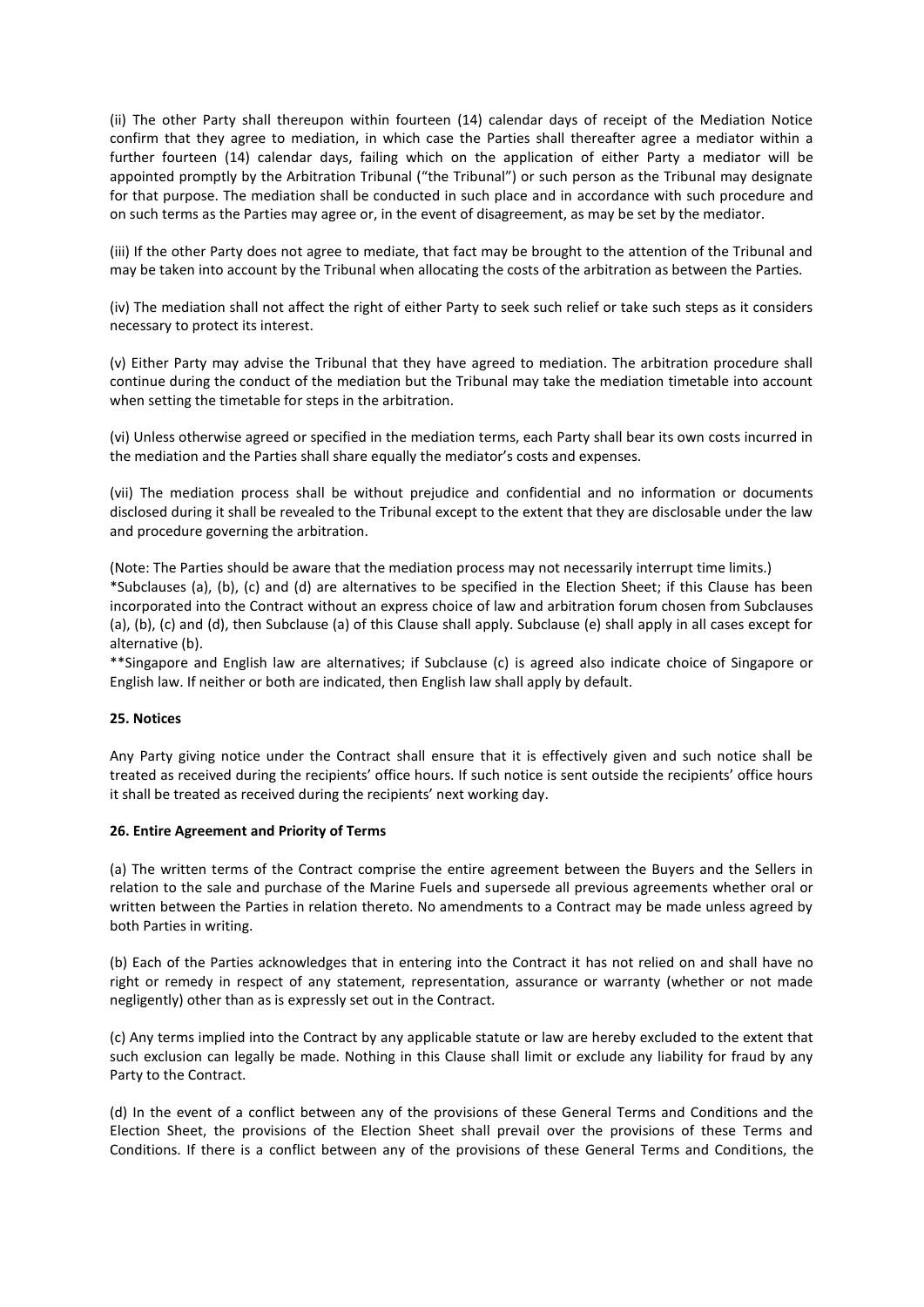Election Sheet and the Confirmation Note respectively, the provisions of the Confirmation Note shall prevail over these General Terms and Conditions and the Election Sheet to the extent of such conflict, but no further.

| Customisation of Provisions in the BIMCO Bunker       | Name of the Buyers                                                                                                                                                                                                                                                                                                                                                                                                                                                                                                                                                                                                                                                                                                                                                                                                                                                                                                                                                                                                |
|-------------------------------------------------------|-------------------------------------------------------------------------------------------------------------------------------------------------------------------------------------------------------------------------------------------------------------------------------------------------------------------------------------------------------------------------------------------------------------------------------------------------------------------------------------------------------------------------------------------------------------------------------------------------------------------------------------------------------------------------------------------------------------------------------------------------------------------------------------------------------------------------------------------------------------------------------------------------------------------------------------------------------------------------------------------------------------------|
| Terms 2018 Name of the Sellers                        |                                                                                                                                                                                                                                                                                                                                                                                                                                                                                                                                                                                                                                                                                                                                                                                                                                                                                                                                                                                                                   |
| Effective Date (state effective date of the Contract) |                                                                                                                                                                                                                                                                                                                                                                                                                                                                                                                                                                                                                                                                                                                                                                                                                                                                                                                                                                                                                   |
| Clause 4 (sampling) (a)                               | During bunkering a primary sample shall be drawn at<br>barge manifold. Official samples to be taken from<br>barge manifold during bunkering together with ship<br>crew ; ship samples are not accepted and barges will<br>not witness & sign them                                                                                                                                                                                                                                                                                                                                                                                                                                                                                                                                                                                                                                                                                                                                                                 |
| <b>Clause 5 (Delivery)</b>                            | All deliveries are subject to first come first serve<br>basis                                                                                                                                                                                                                                                                                                                                                                                                                                                                                                                                                                                                                                                                                                                                                                                                                                                                                                                                                     |
| Clause 6 (Documentation) (c) (ii)                     | Remarks on BDN is not permitted                                                                                                                                                                                                                                                                                                                                                                                                                                                                                                                                                                                                                                                                                                                                                                                                                                                                                                                                                                                   |
| Clause 9 (Claims)                                     | + Before barge loading, Cancellation of confirmation<br>note or any changes on quantity always subject to                                                                                                                                                                                                                                                                                                                                                                                                                                                                                                                                                                                                                                                                                                                                                                                                                                                                                                         |
|                                                       | cancellation fee (%4 of the bunker value, Min USD<br>5.000) plus commercial losses, costs of hedging<br>arrangements or related trading and operational<br>positions.<br>+ Once barge loaded from the terminal, quantity<br>cannot be changed.<br>+ If the buyer fails to take the delivery, in whole or in<br>part of the quantities nominated, the buyer shall be<br>responsible for cancellation fee ( %4 of the bunker<br>value, minimum USD 7.500 for gasoil supplies and<br>minimum USD 22.500 for fuel oil supplies. Supplier<br>may also claim any costs and loses resulting from<br>such failure, including any and all costs and expenses<br>whatsoever incurred by seller plus commercial<br>losses, costs of any hedging arrangement or related<br>trading and operational position and/or further<br>commitments may not be performed due to such<br>failure of buyers. The seller, then shall have a right,<br>at buyer's risk and expense, either to transport the<br>bunkers back to the storage. |
| Clause 9(b)(ii)                                       | In the event a claim is raised pursuant to Subclause<br>9(b)(i) (Claims), the Parties hereto shall have the<br>quality of the Marine Fuels analysed by a mutually                                                                                                                                                                                                                                                                                                                                                                                                                                                                                                                                                                                                                                                                                                                                                                                                                                                 |
|                                                       | agreed, qualified, accredited and independent<br>laboratory in Turkey on official samples taken from<br>the barge manifold with numbers stated on the BDN.                                                                                                                                                                                                                                                                                                                                                                                                                                                                                                                                                                                                                                                                                                                                                                                                                                                        |
| Clause 10 (Risk/Title)                                | (b) to apply                                                                                                                                                                                                                                                                                                                                                                                                                                                                                                                                                                                                                                                                                                                                                                                                                                                                                                                                                                                                      |
| Clause 15 (Liability)                                 | Notwithstanding any other provision in these<br>General Terms and Conditions, the liability of either                                                                                                                                                                                                                                                                                                                                                                                                                                                                                                                                                                                                                                                                                                                                                                                                                                                                                                             |

## BIMCO BUNKER TERMS 2018 – ANNEX A (ELECTION SHEET)